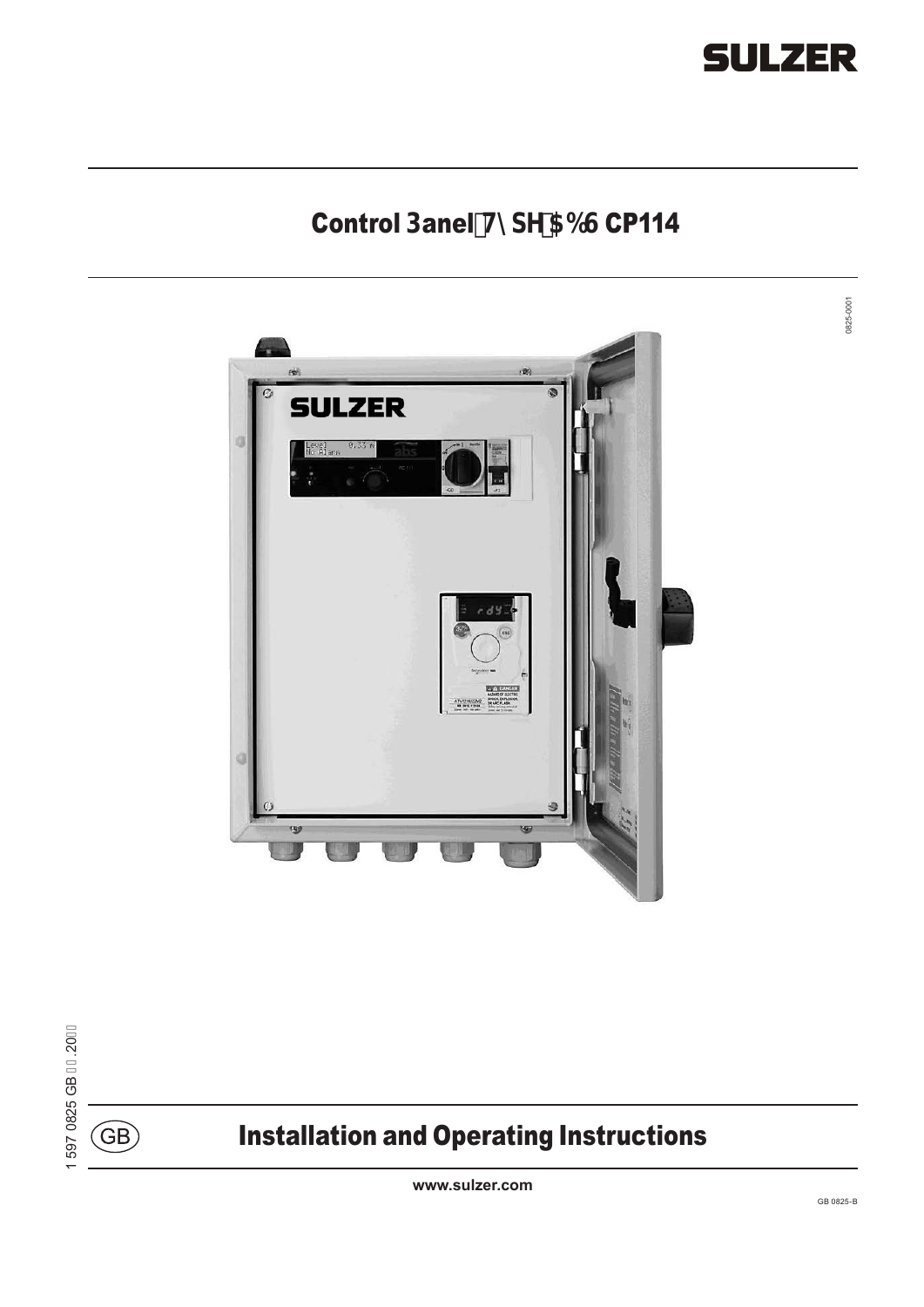IULZER

0825-0002

000-328

Control panel 6 | ^ ADD CP114

CP114 is a control panel for connection to a single-phase mains supply 230 V/N/PE.



Max. pre-fusing 16 A. If a residual-current protection device (RCD) is used, a 2-pol. universal-currentsensitive or a super immunized RCD is recommended.

A three-phase pump 3x230 V max. IN=10 A can run on a variable frequency drive (VFD) type Altivar ATV12 (see part-no.).

Part-no.: 6216 0870 – CP114 up to 1,5 kW; 7,5 A (Part-no. VFD 1285 0276)

Part-no.: 6216 0871 – CP114 up to 2,2 kW; 10,0 A (Part-no. VFD 1285 0277)

If problems occur with existing RCD inside-installation, internal EMC filter of the VFD can be disabled. This can affect the EMC.

CP114 will be controlled by the ABS Pump Controller PC111 (part-no. 1270 0002). Useable PC111 units with the update firmware Ver. 1.6.



*Figure 1 Pump controller PC111*

This manual is a supplement to the standard manuals of the PC111 and simplified manual of the ATV12. All connections must be carried out in accordance to the enclosed wiring diagram.

#### **General Information**

• Main switch –Q0 interrupted the total control panel.





Analogue and digital level-inputs of PC111 are not intrinsically safe. In Ex-applications additional appropriate safeguards are necessary.

- Fuse X1/8 protects circuit of accumulator (option).
- Key lockable steel cabinet with separate wall brackets and cable glands.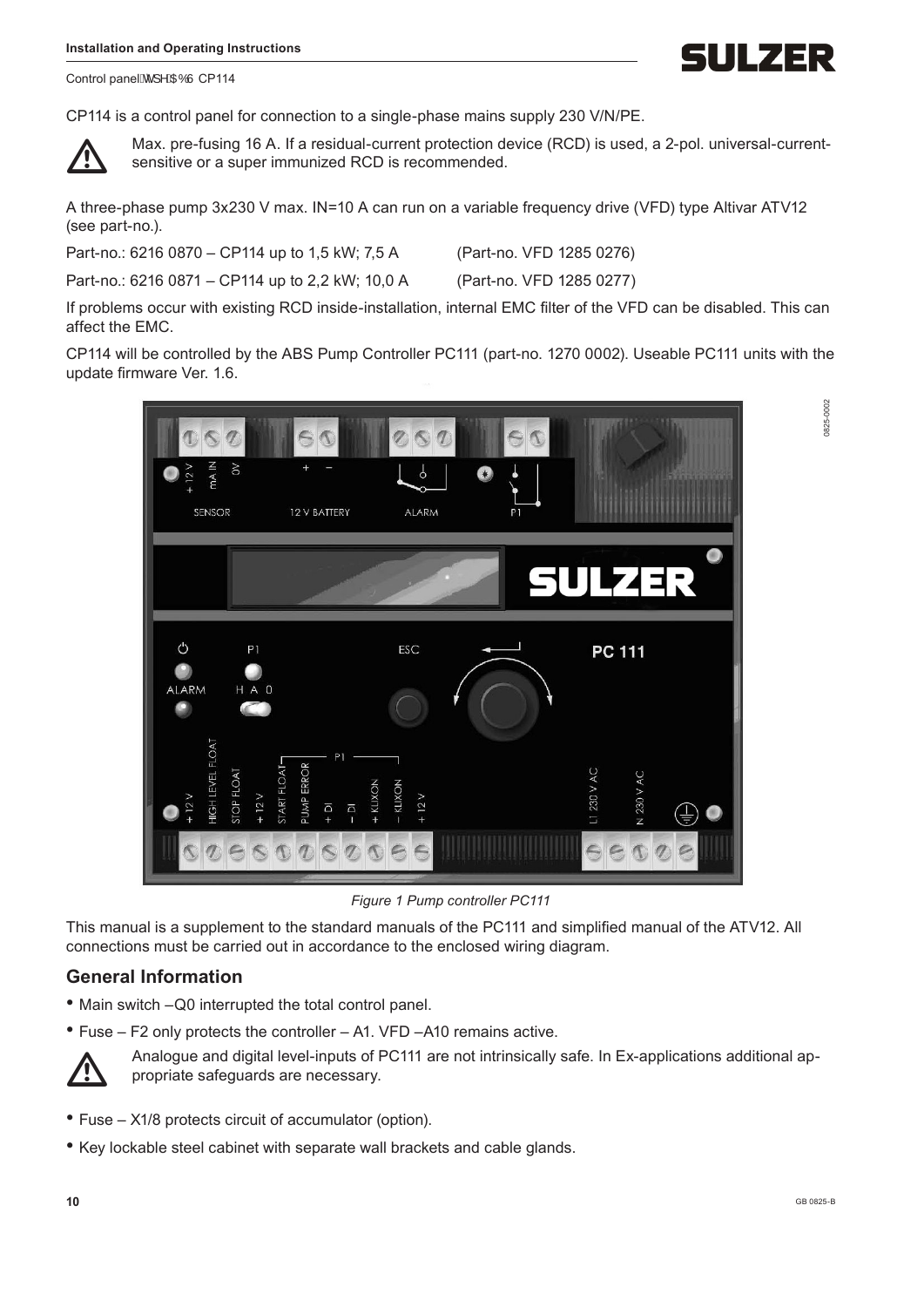Control panel type ABS CP114

## **Options**

- Backup-battery 12 V; 1,2 Ah (part-no. 6216 0961) It is possible to operate parts of the PC111 unit independent of mains. An integrated charger functions as a constant buffer for the battery. More information see manual of the PC111. The retrofit back-up kit includes 12 V lead-acid battery (1,2 Ah), fix bracket, wiring kit and installation guide.
- Thermostatic controlled heater 230 V, 10 W (part-no. 6216 0088) If unfavourable mounting is necessary e.g. outdoor installation, a thermostatic heater can be installed inside of the steel cabinet. A retrofit kit includes thermostat (0° - 60°), heater 10 W, fuse 2 A, wiring kit and installation guide.
- External alarm unit (audio-visual) 12 VDC (part-no.: 6216 0978) The external alarm unit combines a 12 VDC LED-alarm light and a piezo-buzzer IP65, mounted in plastic box IP66.

All fundamental settings and operating steps are described in the standard manual of the PC111 (part-no. 8130 0095A), they remain valid. Additionally you will find the following parameters in the start menu option 3.2, figure 3-2:

| <b>Menu</b> item     | Value                             | <b>Comment</b>                                                                                                                                                                                      |  |
|----------------------|-----------------------------------|-----------------------------------------------------------------------------------------------------------------------------------------------------------------------------------------------------|--|
| Stop criteria        | (Stop float)                      | stop criteria using floats                                                                                                                                                                          |  |
| <b>New Functions</b> |                                   |                                                                                                                                                                                                     |  |
| Relay 2 function     | [Reversing pump, Start Cap., Off] | Reversing if fault. Activated by output<br>LO1 from VFD.                                                                                                                                            |  |
| Rev. Delay time      | Minutes                           | Delay reverse function, so that the<br>pump can stop.                                                                                                                                               |  |
| Rev. Run time        | Seconds                           | Running time in changed direction.                                                                                                                                                                  |  |
| Max. no Attempts     | $1 - 3$                           | After reversion the pump starts. Pro-<br>cedure is considered as successful if<br>at least the running time of the "Rev.<br>delay" is reached.                                                      |  |
|                      |                                   | After that the counter will be reset. If<br>fault occurs again, next start attempt,<br>max. 3 attempts possible. All further<br>attempts stop the pump, created alarm<br>have to be reset manually. |  |
| P1 Rel. when Rev.    | ON - OFF                          | Function of relay 1 during reversion of<br>rotation (MUST BE in position "OFF").                                                                                                                    |  |
| Curr. Sensor P1      | ON - OFF                          | Position "OFF". Current measuring<br>occurs via VFD.                                                                                                                                                |  |

ULZER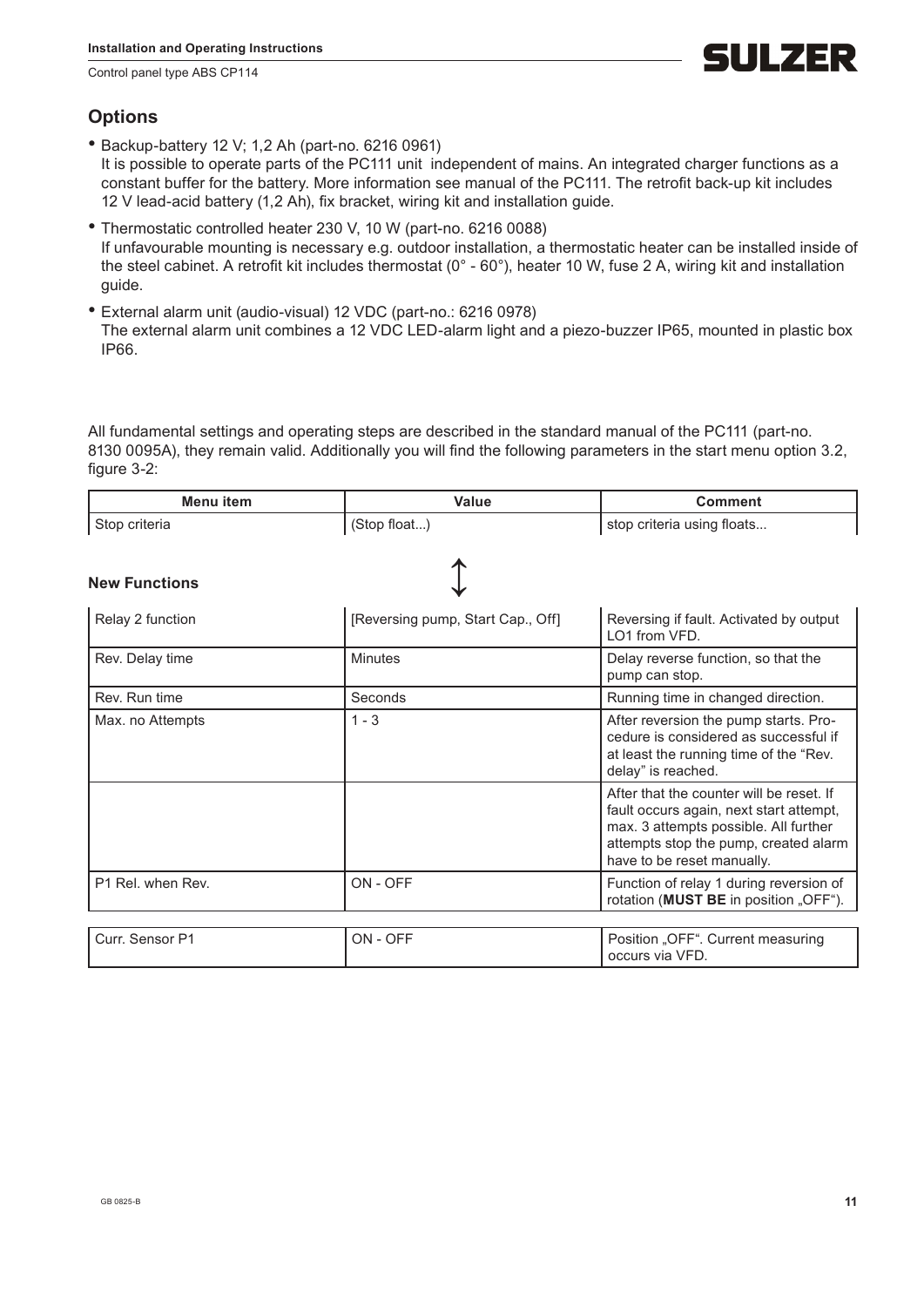Control panel type ABS CP114

IULZER

0825-0003

0825-0003

Before starting-up, important settings on the VFD are to be made. VFD is preconfigured, according to part-no when distributed. An examination of the parameters is urgently recommend.



*Figure 2 Frequency converter (Fa. Schneider Electric)*

A VFD of the Schneider Electric company, type Altivar ATV12 is used.

The most important settings and operating steps are explained in the enclosed simplified manual. A detailed guideline is available on the Schneider Electric Website under **http://www.global-download.schneider-electric.com** as Download.

After connecting mains voltage and switching on the main switch, the display of the VFD shows [rdy].

The following settings are to be made and/or checked.

| <b>Menu</b> item                                                                            | Value | <b>Comment</b>                                                                                   |
|---------------------------------------------------------------------------------------------|-------|--------------------------------------------------------------------------------------------------|
| Main menu [COnF] $\leftarrow$<br>Submenu [FULL] ←<br>Menu [ $\circ$ ] $\leftarrow$<br>[ctd] | A     | Threshold value for high pump<br>current. Activate motor protection and/<br>or reverse function. |
| Main menu [COnF] $\leftarrow$<br>[nCr]                                                      | A     | Nominal current of pump.                                                                         |
| Main menu [COnF] $\leftarrow$<br>[nPr]                                                      | kW    | Nominal power of pump.                                                                           |
| Main menu [COnF] $\leftarrow$<br>Submenu [FULL] ←<br>Menu [drC]<br>[nsP]                    | rpm   | Nominal speed of pump.                                                                           |

These settings can be stored with the following function.

| Menu item                                | Value | <b>Comment</b>                        |
|------------------------------------------|-------|---------------------------------------|
| Main menu [COnF] $\leftarrow$            | nО    | Storage of the current configuration. |
| <b>ISCSI</b>                             | Str 1 |                                       |
| Main menu [COnF] $\leftarrow$<br>[rec 1] |       | Reset stored configuration.           |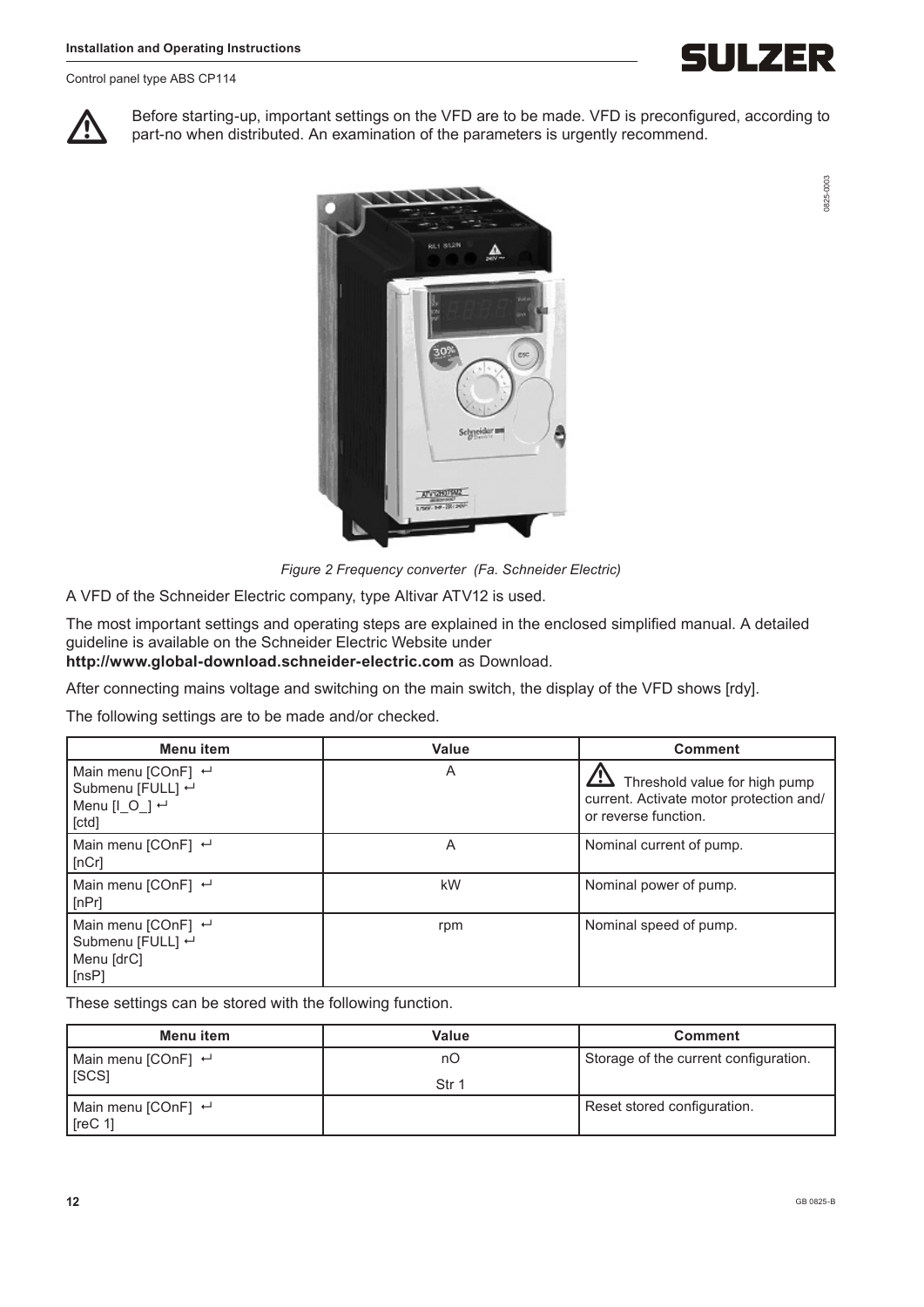Control panel type ABS CP114

### **Technical data**

(further technical data see manual PC111 and ATV12)

| Ambient operating tempera-<br>ture                | $-10$ to $+50$ °C                                                              |                |
|---------------------------------------------------|--------------------------------------------------------------------------------|----------------|
| Ambient storage temperature                       | $-25$ to + 70 °C                                                               |                |
| Humidity                                          | $5 - 95$ % non-condensing                                                      | 깗              |
| Dimensions                                        | HxBxT 420 x 300 x 230 mm<br>Height top edge flash light<br>Depth top edge lock | ⊕<br>$^{22.5}$ |
| Degree of protection                              | <b>IP54</b>                                                                    |                |
| Power supply                                      | $210 - 240$ V, 50 $- 60$ Hz single<br>phase                                    |                |
| Weight                                            | Ca. 10 kg                                                                      | 470            |
| Colour                                            | <b>RAL 7035</b>                                                                |                |
| <b>Special VFD values</b>                         |                                                                                |                |
| Max. altitude of site                             | 1000 m                                                                         |                |
|                                                   | 2000 m current reduction 1 %<br>per added 100 m                                |                |
| Range of output frequency                         | $0.5 - 400$ Hz                                                                 | ۷              |
| Max, transient current for<br>$60$ sec.<br>2 sec. | 150 % of VFD nominal current<br>165 % of VFD nominal current                   |                |
| C1 EMV category                                   | Max. 5 m shielded cable, swit-<br>ching frequency 4, 8 or 12 kHz               |                |



*Figure 3 Dimensions*



0825-0004

0825-0004